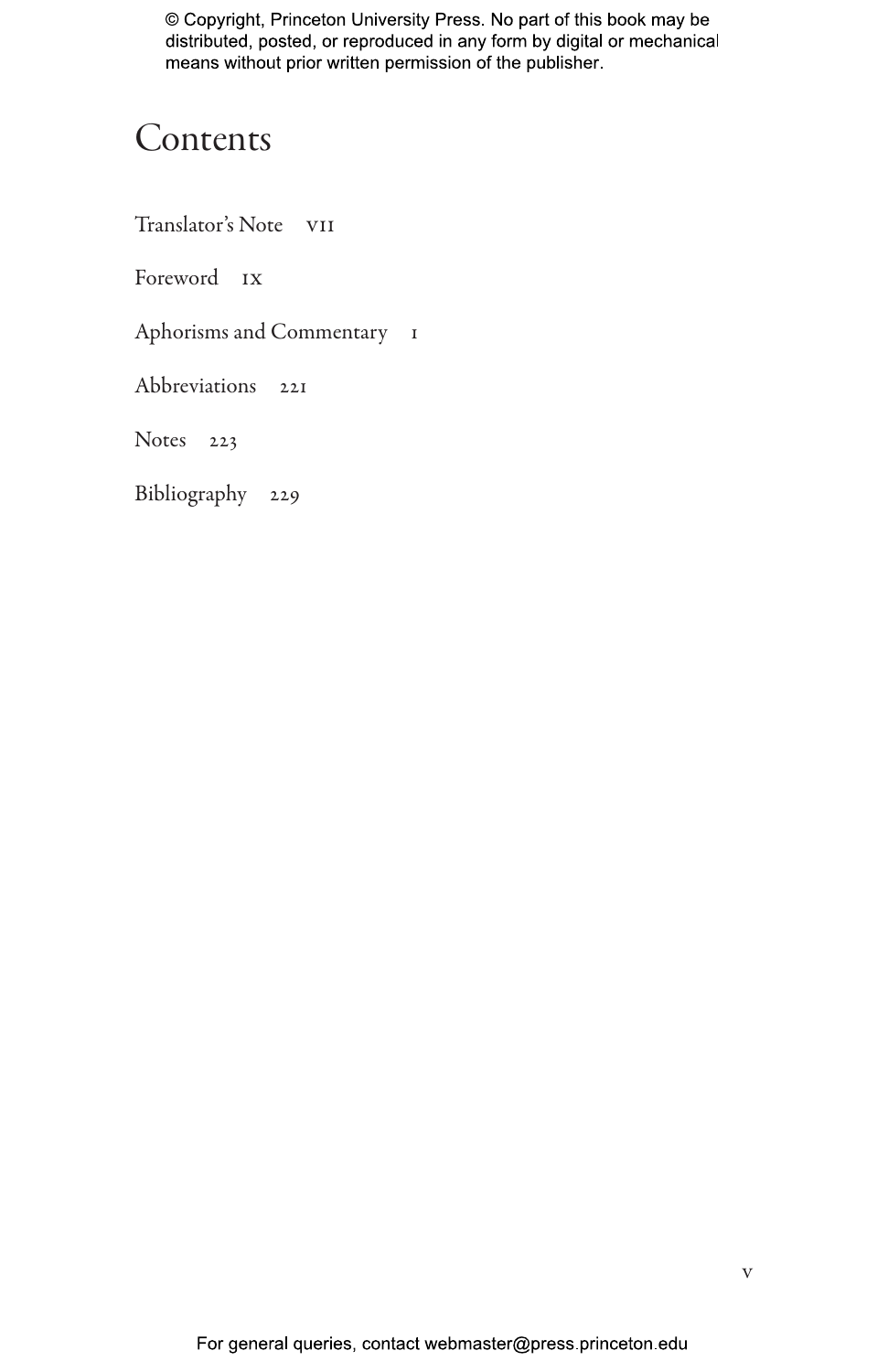## Aphorisms and Commentary

Notes for the aphorisms and commentary can be found immediately following this section, on pages 223–228.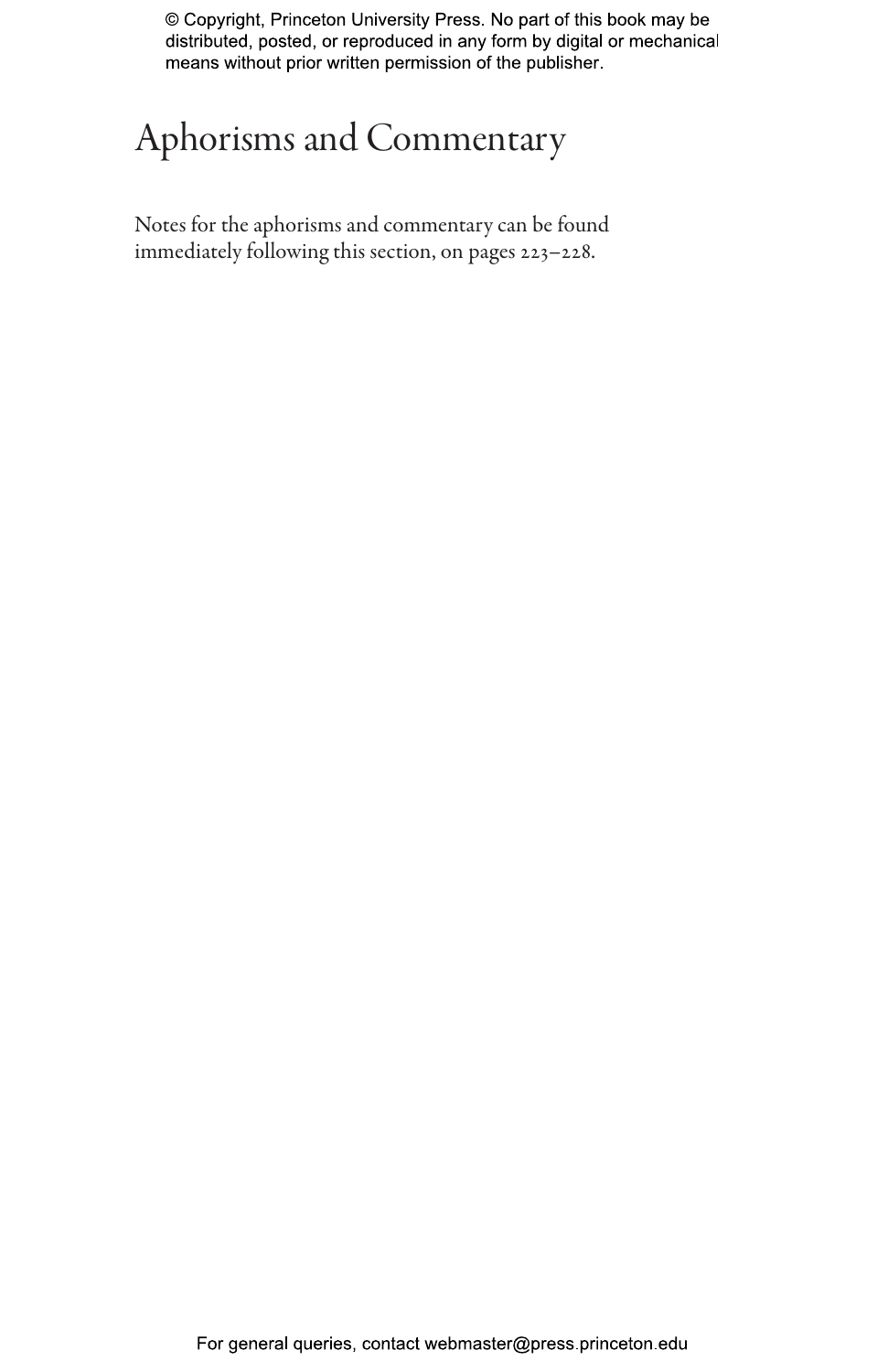1

*Der wahre Weg geht über ein Seil, das nicht in der Höhe gespannt ist, sondern knapp über dem Boden. Es scheint mehr bestimmt stolpern zu machen, als begangen zu werden.*

The true path leads along a rope stretched, not high in the air, but barely above the ground. It seems designed more for stumbling than for walking along it.